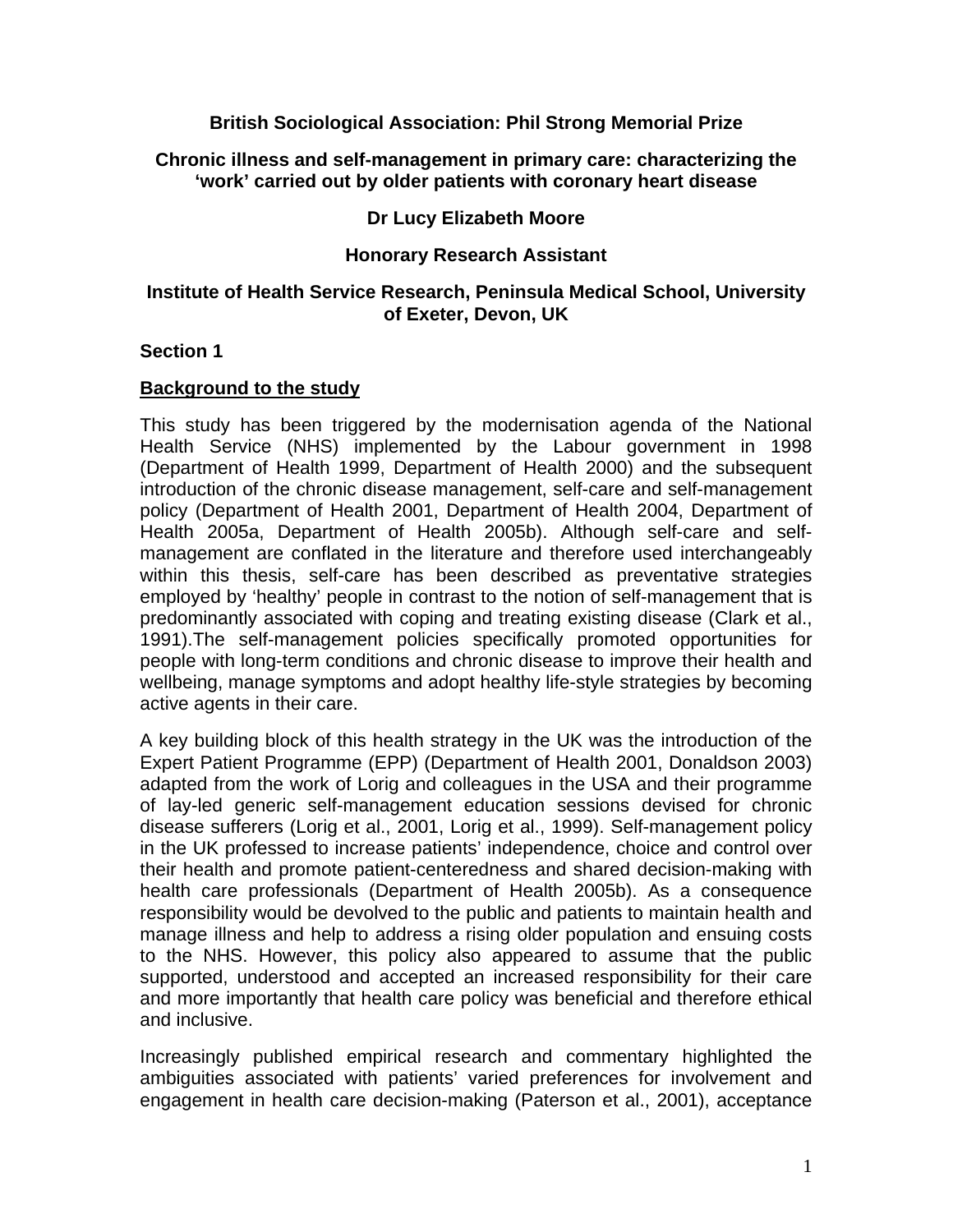of autonomy [\(Kielmann et al., 2010](#page-5-0)), variations in health literacy and a patient's ability to 'navigate' around the health care environment ([DeWalt et al., 2004,](#page-0-0) [Morrow et al., 2006](#page-6-0)). Further ambiguities included the social, emotional and contextual factors which impact on chronic disease sufferers ([Bury, 1982,](#page-4-0) [Charmaz, 1983](#page-4-0), [Corbin and Strauss, 1985](#page-4-0), [Kelly and Field, 1996\)](#page-5-0)**,** the potential bias towards 'younger, better educated people' in self-management policy ([Corben and Rosen, 2005, p. 4\)](#page-4-0), and the possibility that there was a fragmented professional approach [\(Greaves and Campbell, 2007](#page-5-0)). More importantly, the 'work' of self-management appeared to require certain knowledge and skills as well as particular attributes and personal characteristics in order to participate. Normative statements embedded in the self-management literature suggested that '*patients must continuously engage in different health care practices*' ([Holman and Lorig, 2004, p. 239](#page-5-0)) and '*must learn to self-manage their condition accordingly'* ([Lindsay et al., 2009, p. 646\)](#page-5-0). Moreover, researchers sought to identify the '*passive*' and '*active*' self-managers with reference to 'skills' and 'tasks' ([Jerant et al., 2005, p. 301](#page-5-0)), with passive approaches defined as *'ineffectual'* and *'erratic'*, perhaps attaching negative connotations to those patients who are 'unsuccessful' at the work of self-management.

In the light of these ambiguities and the correlation between an increasing aging population and the overall burden of chronic disease, particularly coronary heart disease (CHD), questions remained concerning how this 'modern' NHS policy related to the older generation in society and how or whether they would engage in self-management. Moreover, research highlighted the competing and complex factors that affect 'optimal self-management' of CHD including '*cognitive performance, symptom experience, comorbidity, mental health status and social support'*, as well as untreated depression and anxiety and non-adherence to medication regimes (Schoenberg et al., 2009 p. 227). These considerations became increasingly relevant in the light of the Department of Health's conclusions that the eldest members of the public and the socio-economically deprived, *'whilst tending to be of poorer health, they are less active in self care and less confident in their knowledge and understanding of how to self care'* (Department of Health 2005c) (p1). Consequently this research study was prompted by the ambiguities associated with self-management policy, the specific needs of older patients (Clark et al., 1992, Department of Health 2003) and factors related to equity, responsibility and competence.

## **Aims and objectives of the study**

The aim of this thesis was to explore the self-management work of older people with coronary heart disease (CHD) and to identify the skills and attributes required to carry out this work. My principal research question was:

1. **Do older patients with coronary heart disease understand and participate in self-management strategies and if so how?**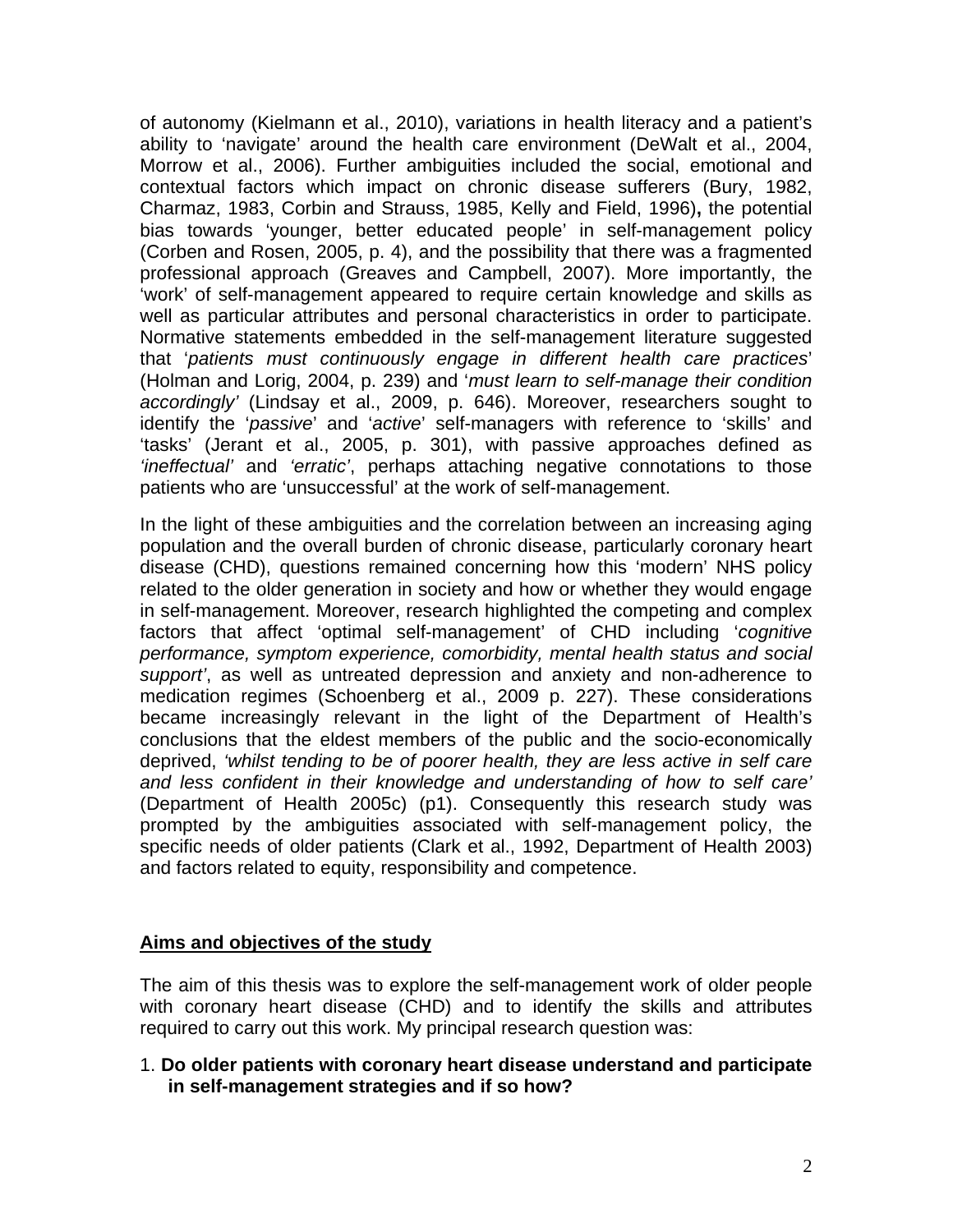- How do these patients engage in self-management in the context of their life world?
- What attributes, skills and levels of health literacy are required to successfully engage?

This research sought to understand how patients with heart disease and chronic illness experienced and perceived self-management and what kinds of strategies, activities, decisions or help-seeking behaviour they used in order to cope and manage. This included the possibility they may draw on health literacy skills. The perspective of general practitioners and practice nurses working in primary care was also sought in order to answer questions concerning patients' experiences, comparative and contextual issues and levels of patient participation in self-management.

# **Outline of methods**

A qualitative research approach was employed using two specific methods namely, diary-interviews with patients and semi-structured interviews with professionals based at three contrasting general practice settings. These practices were purposefully selected from a low deprivation, high deprivation and rural area. These methods are summarised below:

## • **Method one**

Patients who were aged 60 years and above and diagnosed with CHD, were asked to complete a two-week health/self-management diary followed by a semistructured interview in the fourth week.

# • **Method two**

Health professionals working in each practice where patients were registered were asked to participate in one semi-structured interview at their general practice.

The diary-keeping and interviews with patients and professionals took place at different times of the year, starting from November 2009 and ending in July 2010. Twenty-one patients and eight professionals took part in the study. The methods and data collection strategy incorporated the use of diary-interviews and visits to the practice areas and patient homes during the recruitment and diary-keeping process that generated ethnographic fieldnotes.

# **Summary of analysis and conclusions**

The analytical process drew on features of grounded theory and was undertaken in relation to three sets of data produced for the study. These included written diaries by patients, interviews with patients and professionals and ethnographic fieldnotes. A review of the literature on self-management employed an iterative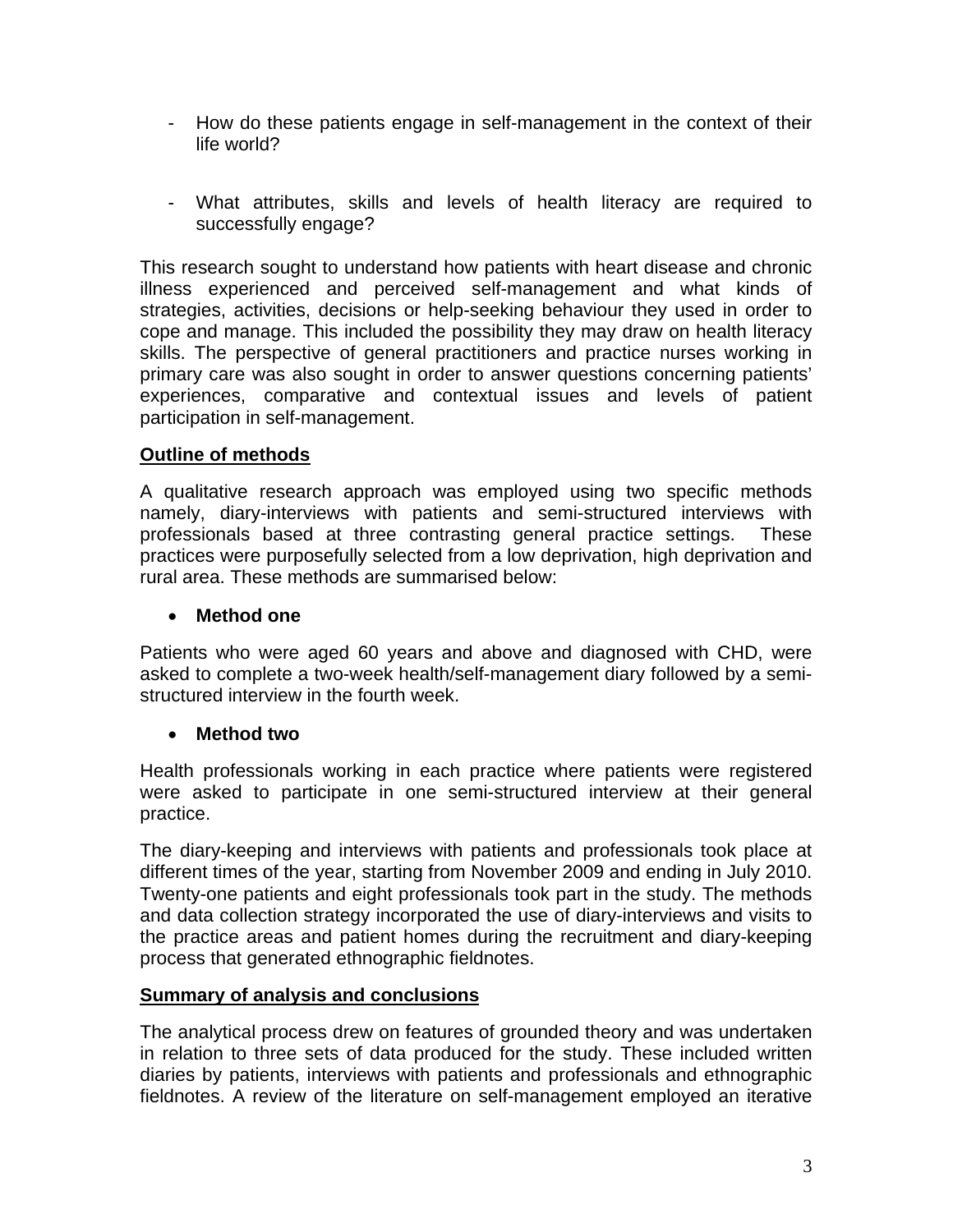process leading to an exploration of the ideology, assumptions and attributes associated with self-management policy. Through a mind mapping process of this literature, a 'policy' model was produced, identifying 4 concepts described as active, competent, efficacious and responsible. The analysis was carried out in the context of this 'policy' model of self-management and tested throughout data collection.

However, as data collection and analysis progressed, drawing on concepts of governmentality and the reflexive self, an alternative 'occupational' model of selfmanagement was produced. This used the metaphor of work and included 5 dominant occupational roles and 3 levels of occupational status. This occupational model identified the breadth and depth of self-management practices by older patients with CHD. It incorporated the diversity of selfmanagement strategies seen in relation to the everyday management of health problems, life and illness perspectives and challenges associated with bereavement, retirement and parallel responsibilities as carers and sufferers of co-morbidities. It clearly demonstrated where patients had the interest, knowledge and confidence to modify their behaviour for an improved health outcome. It also highlighted the struggles associated with social, physical and emotional circumstances as well as the spectrum of relationships with health care professionals and significant others that improved or impacted upon optimum self-management.

This occupational model provides a sociologically sensitive method of describing the older person's experience of living with CHD. This thesis outlines recommendations for primary care professionals based on this occupational model.

# **Section 2**

## **Activities supported by the Phil Strong Prize**

I am most grateful to the British Sociological Association (Medical Sociology Group) for awarding me the Phil Strong Memorial Prize in 2011. This award provided me with subsistence and support whilst completing my research and allowed me the peace of mind to concentrate on completing my analysis, writing my findings and submitting my PhD in April 2012. I was successfully awarded my doctorate in Medical Studies in June 2012 and I am in the process of writing papers for publication. I hope to disseminate my findings to the medical sociological community, health care professionals in primary care and policy makers. In my work I also embraced the *'zestful love of fieldwork'* attributed to Phil Strong (Bloor 1996 p555). I also remain hopeful that in some small way these findings may resonate with an NHS *'under new management'* (Strong & Robinson 1990).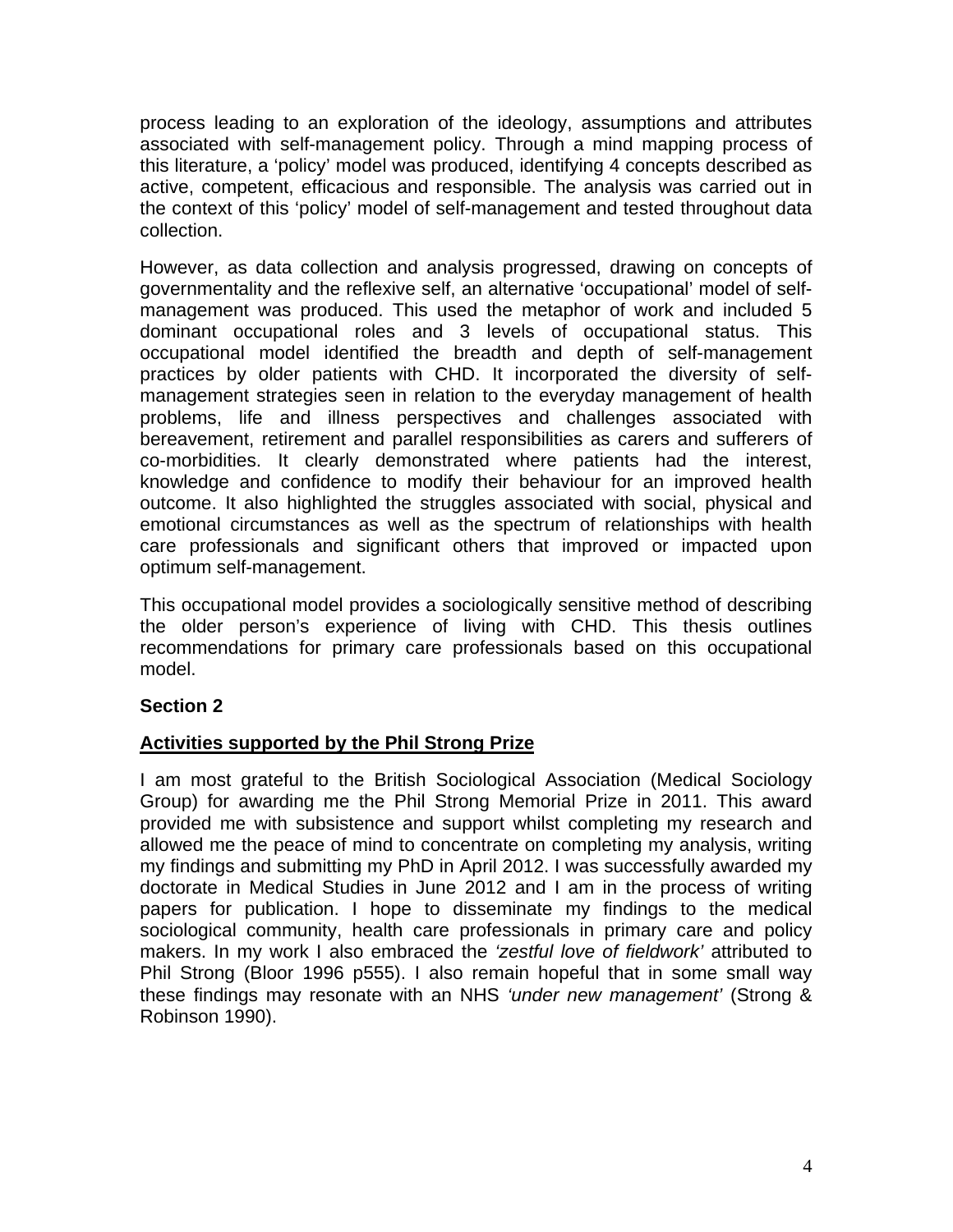### <span id="page-4-0"></span>**References:**

- BLOOR, M. 1996. Philip M. Strong (1945-1995): an appreciation of an essayist. *Sociology of Health & Illness,* 18**,** 551-64.
- BURY, M. 1982. Chronic illness as biographical disruption. *Sociology of Health & Illness,* 4**,** 167-82.
- CHARMAZ, K. 1983. Loss of self: a fundamental form of suffering in the chronically ill. *Sociology of Health & Illness,* 5**,** 168-95.
- CLARK, N. M., BECKER, M. H., JANZ, N. K., LORIG, K., RAKOWSKI, W. & ANDERSON, L. 1991. Self-management of chronic disease by older patients: A review and questions for research. *J Ageing and Health* 3**,** 3- 27.
- CLARK, N. M., JANZ, N. K., BECKER, M. H., SCHORK, M. A., WHEELER, J., LIANG, J., DODGE, J. A., KETEYIAN, S., RHOADS, K. L. & SANTINGA, J. T. 1992. Impact of self-management education on the functional health status of older adults with heart disease. *The Gerontologist,* 32**,** 438-43.
- CORBEN, S. & ROSEN, R. 2005. Self-management for long term conditions: patients' perspectives on the way ahead. London: King's Fund.
- CORBIN, J. & STRAUSS, A. L. 1985. Managing chronic illness at home: three lines of work. *Qualitative Sociology,* 8**,** 224-47.
- DEPARTMENT OF HEALTH 1999. Saving Lives : Our Healthier Nation. London: Department of Health.
- DEPARTMENT OF HEALTH 2000. The NHS Plan: a plan for investment, a plan for reform. London: Department of Health.
- DEPARTMENT OF HEALTH 2001. The Expert Patient: a new approach to chronic disease management for the 21st century. London: Department of Health.
- DEPARTMENT OF HEALTH 2003. National Service Framework for Older People. A report of progress and future challenges, 2003. London: Department of Health.
- DEPARTMENT OF HEALTH 2004. Improving Chronic Disease Management. London: Department of Health.
- DEPARTMENT OF HEALTH 2005a. Self care a real choice: self care support a practical option. London: Department of Health.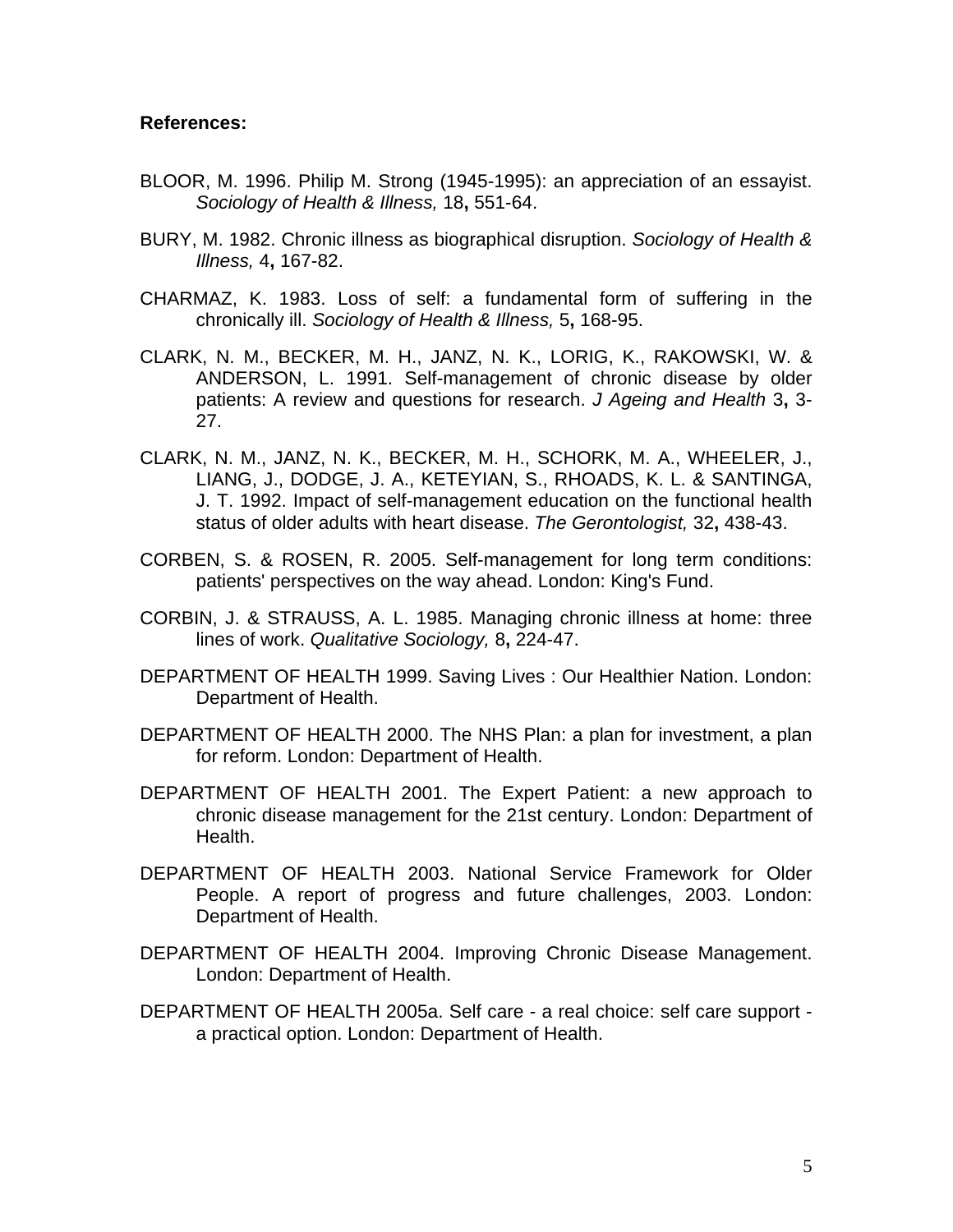- <span id="page-5-0"></span>DEPARTMENT OF HEALTH 2005b. Supporting People with Long Term Conditions. An NHS and Self Care Model to Support Local Innovation and Integration. London: Department of Health.
- DEPARTMENT OF HEALTH 2005c. Public attitudes to self care baseline survey: Executive summary. London: Department of Health.
- DEWALT, D. A., BERKMAN, N. D., SHERIDAN, S., LOHR, K. N. & PIGNONE, M. 2004. Literacy and health outcomes: a systematic review of the literature. *J Gen Intern Med*, 19, 1228-39.
- DONALDSON, L. 2003. Expert patients usher in a new era of opportunity for the NHS. *BMJ,* 326**,** 1279-80.
- GREAVES, C. J. & CAMPBELL, J. L. 2007. Supporting self-care in general practice. *Br J Gen Pract,* 57**,** 814-21.
- HOLMAN, H. & LORIG, K. 2004. Patient self-management: a key to effectiveness and efficiency in care of chronic disease. *Public health reports,* 119**,** 239-43.
- JERANT, A. F., VON FRIEDERICHS-FITZWATER, M. M. & MOORE, M. 2005. Patients' perceived barriers to active self-management of chronic conditions. *Patient Educ Couns,* 57**,** 300-7.
- KELLY, M. & FIELD, D. 1996. Medical sociology, chronic illness and the body. *Sociology of Health & Illness,* 18**,** 241-57.
- KIELMANN, T., HUBY, G., POWELL, A., SHEIKH, A., PRICE, D., WILLIAMS, S. & PINNOCK, H. 2010. From support to boundary: a qualitative study of the border between self-care and professional care. *Patient education and counseling,* 79**,** 55-61.
- LINDSAY, S., SMITH, S., BELLABY, P. & BAKER, R. 2009. The health impact of an online heart disease support group: a comparison of moderated versus unmoderated support. *Health education research,* 24**,** 646-654.
- LORIG, K. R., RITTER, P., STEWART, A. L., SOBEL, D. S., BROWN, B. W., JR., BANDURA, A., GONZALEZ, V. M., LAURENT, D. D. & HOLMAN, H. R. 2001. Chronic disease self-management program: 2-year health status and health care utilization outcomes. *Med Care,* 39**,** 1217-23.
- LORIG, K. R., SOBEL, D. S., STEWART, A. L., BROWN, B. W., JR., BANDURA, A., RITTER, P., GONZALEZ, V. M., LAURENT, D. D. & HOLMAN, H. R. 1999. Evidence suggesting that a chronic disease self-management program can improve health status while reducing hospitalization: a randomized trial. *Med Care,* 37**,** 5-14.